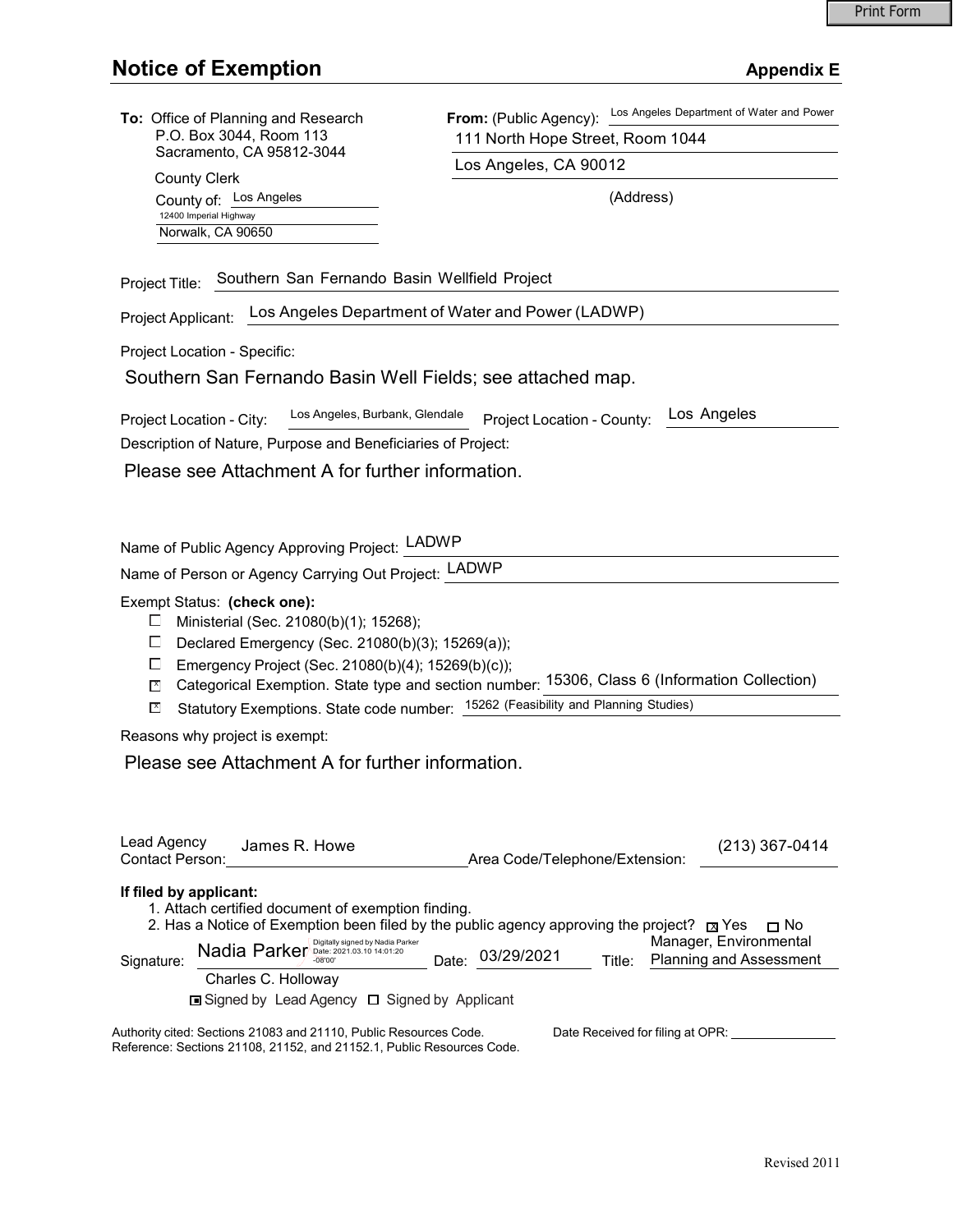#### **Attachment A Project Description and CEQA Exemption**

# *Project Description:*

The Southern San Fernando Basin Wellfield Project will gather data to support a Remedial Investigation (RI) Site Characterization Study of the Southern San Fernando Basin (Basin) Well Fields in accordance with the Comprehensive Environmental Response, Compensation, and Liability Act of 1980 (CERCLA), the National Oil and Hazardous Substances Pollution Contingency Plan (NCP), and United States Environmental Protection Agency (EPA) guidance. The scope of work for the Project represents the preliminary planning phase only. The goal is to gather the data necessary to develop and evaluate potential remedial alternatives to releases of hazardous substances in groundwater that are adversely affecting the beneficial uses of groundwater and the basin as a whole. With this Project, LADWP will complete planning activities associated with the Project, including gathering of existing data from internal and external sources, monitoring and production well sampling, data analysis, siting and drilling of potential new wells to fill data gaps, groundwater modeling, community involvement activities, and preparation of a Remedial Investigation Site Characterization Study. It will consider basin-wide information that has already been gathered and fill data gaps identified throughout the course of the study, in order to provide a more complete understanding of water quality and flow dynamics throughout the basin.

## *Reasons why project is exempt:*

*Categorical Exemption, Section 15306, Class 6 (Information Collection)*  CEQA Guidelines Section 15306, Class 6, consists of basic data collection, research, experimental management, and resource evaluation activities which do not result in a serious or major disturbance to an environmental resource. These may be strictly for information gathering purposes, or as part of a study leading to an action which a public agency has not yet approved, adopted, or funded. Therefore, further review under CEQA is not required.

### *Statutory Exemption, Section 15262 (Feasibility and Planning Studies)*

CEQA Guidelines Section 15262 indicates that a project involving only feasibility or planning studies for possible future actions which the agency, board, or commission has not approved, adopted, or funded does not require the preparation of an EIR or negative declaration but does require consideration of environmental factors. This section does not apply to the adoption of a plan that will have a legally binding effect on later activities. Therefore, further review under CEQA is not required.